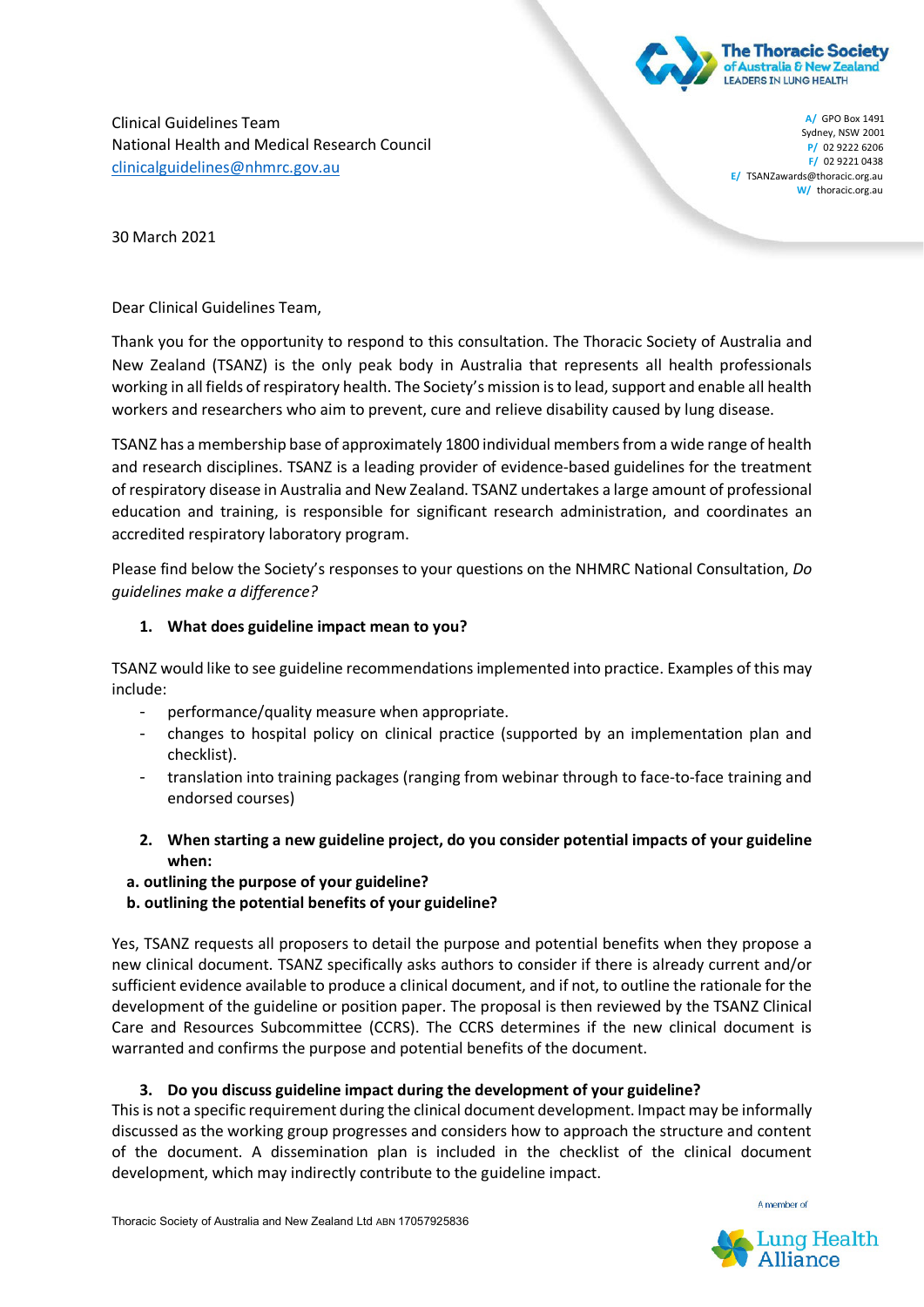- **4. Have you ever tried to measure the impact of your guideline?**
- **If you have:**
- **a. how did you try to measure impact?**
- **b. When did you try to measure impact?**
- **c. What elements worked well and what was challenging?**
- **d. What did you use (or intend to use) the impact data for?**

Each TSANZ document should have a plan to evaluate its impact, which is documented alongside the dissemination plan. The evaluation should consider process, clinical outcomes and policy.

TSANZ has been measuring the impact of clinical documents for several years, examining the following outcomes:

- Altmetric (AM) score (total)
- number of citations (total)
- downloads (annual and lifetime numbers) from *Respirology* (respiratory journal of Asian pacific region)
- number of derivatives developed, e.g., training packages or quality standards
- number of people undertaking training, where relevant
- media mentions
- evidence of impact on health care policy and clinical practice; and
- evidence of impact on patient outcomes.

This process has evolved, and we will be publishing the following impact data in our 2020 annual report: Altmetric (AM) score (total), Number of citations (total), Downloads (annual and lifetime numbers) from *Respirology* (respiratory journal of Asian pacific region).

## **5. What do you think is important to consider before initiating work to measure guideline impact?**

TSANZ considers the current landscape of related clinical guidelines or position papers to determine if a further guideline is needed. Often the areas which need clinical guidance are controversial, confusing, or lack direction. Proposals will be collated and considered by the Board based on greatest need, available evidence, and resources.

The TSANZ process requires a dissemination plan for all newly developed clinical documents (guidelines or position papers). This plan will be developed by the TSANZ staff in consultation with the working party;

- In order to enhance access to TSANZ guidelines and position papers, all clinical documents will be made available via the TSANZ website, either in full or as a link to the publication.
- All working parties will be invited to host a TSANZ webinar to present their clinical document. This will be organised with the Continuing Education Officer.
- If applicable, a training course based on the clinical practice guidelines will be developed with the Education and Training Sub-committee.
- For clinical practice guidelines, the working party will be required to create an Audit Standards of Care Template as a companion to the guidelines. This template is to be made available to all TSANZ members. The template must be in the form of a checklist which provide questions for what is required to be compliant.